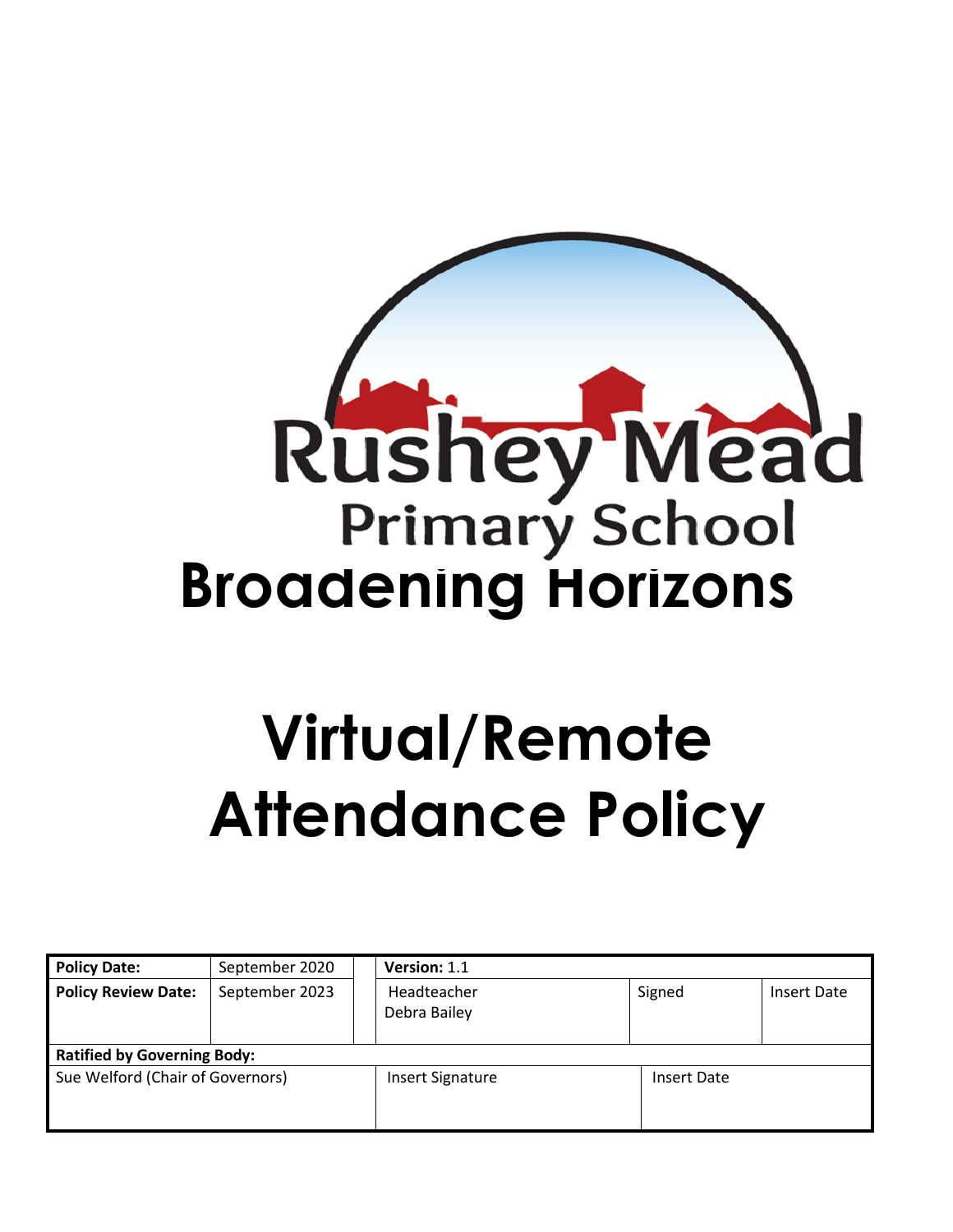### Introduction

- 1.1 The governing board of Rushey Mead Primary School determine that the following arrangements apply to full governing board meetings and committee meetings.
- 1.2 Regulation 14 of The School Governance (Roles, Procedures and Allowances) (England) Regulations 2013 make provision for the governing board to *"approve alternative arrangements for governors to participate or vote at meetings of the governing board including but not limited to by telephone or video conference."*

## Virtual Attendance at Meetings

- 2.1 Any governors wishing to attend a meeting remotely must inform the Chair of Governors, Headteacher and Clerk to Governors a minimum of 24 hours before the meeting. The governor must provide the reason for wishing to attend remotely and the Chair of Governors and Headteacher will decide on whether to approve the request. Requests made due to exceptional circumstances that fall outside the timeframe will be considered on an individual basis.
- 2.2 A maximum of a third of governors in post may attend a meeting virtually at each meeting. The majority of governors must be present in person.

*Note: In the event of an emergency such as Covid-19, where the majority or all governors are unable to attend a face-to-face-meeting, an exception may be made.* 

- 2.2 If any governor is attending remotely this must be clearly stated in the minutes of the meeting.
- 2.3 Governors attending remotely count towards the quorum of the meeting. If there are technical issues and connection is lost, the meeting will continue in their absence unless it results in it becoming inquorate.
- 2.4 Governors attending remotely are entitled to vote on any matters discussed. If a secret ballot is required, this will be arranged using an online platform which allows each governor to vote once and will be anonymised.
- 2.5 The governor/s attending remotely must ensure that they meet the expectations/etiquette around confidentiality and not participate in the meeting in a public place. The Chair will confirm this with the remote attendees at the start of the meeting.
- 2.6 A governor attending remotely cannot chair the meeting, unless the whole meeting is a virtual one.
- 2.7 The Chair of Governors will ensure that the governor/s attending remotely are able to fully participate in the meeting.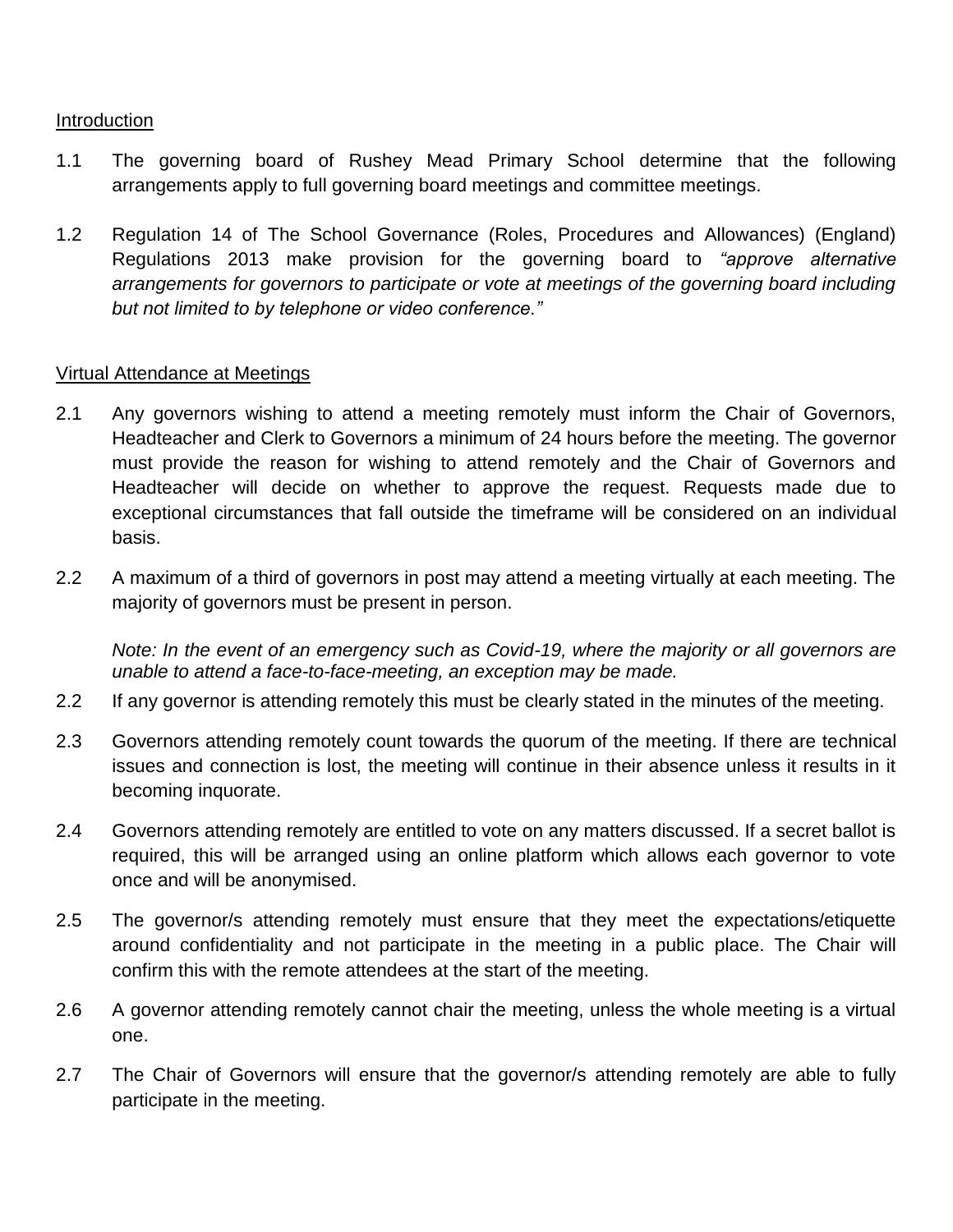- 2.8 The Clerk to Governors, Headteacher and Chair of Governors will ensure that all paperwork is circulated prior to the meeting to allow governors participating remotely to access everything discussed.
- 2.9 Any documents tabled will be emailed to the governor/s attending remotely during the meeting.
- 2.10 Consideration is needed if a presentation is planned. If video conferencing is not available, copies should be sent to all governors prior to the meeting so those participating remotely can participate fully.
- 2.11 To assist with minute taking, the meeting may be recorded. This will be agreed with governors at the beginning of the meeting, prior to any recording. The recording will be kept until the draft minutes have been approved by the Chair at which point it will be destroyed in line with GDPR requirements.

## **Virtual Meeting Etiquette**

The following will support the governing board and Clerk to Governors when undertaking virtual/online full governing board and committee meetings.

**Test the technology beforehand** – Consider offering a test meeting with individual governors for anyone new to virtual meetings. This could be done by the Clerk or Chair.

**Ensure normal procedures are followed** - The governing board should abide by their normal rules, procedures and code of conduct and give particular regard to the duty to maintain confidentiality. If you are not able to attend a meeting, send apologies as you would for a face to face FGB or committee meeting and ensure the agenda and papers are sent out 7 days in advance.

**Join the meeting early** – To ensure the meeting starts on time, join the meeting before the start time (i.e. 5 – 10 minutes beforehand). This will also ensure that any technical issues can be resolved prior to the start.

**Consider your environment** – Mute your microphone when not speaking to limit the disruption from background noise. Utilise the 'raise hand' function when you want to ask a question/make a comment.

**Encourage the use of cameras** – Being able to see other people in the meeting aides more effective communication, engagement and also supports minute taking

**Send in questions beforehand** - Consider asking governors to send in questions in advance. The chat function can be useful for governors to note down questions during the meeting. However, ensure that this is not used for general discussion whilst the meeting is taking place.

**Allocate a Governor to manage the technology during the meeting** - It is difficult to manage the meeting technology and take minutes at the same time so it may be easier if this was not the Clerk to Governors. Allocate the management of the meeting to another governor who can let people into the meeting and support the sharing of documents if needed.

**Meeting length** - Focus during virtual meetings can waiver during long meetings so consider limiting the length of the meeting.

**Review and evaluate** – After the meeting consider what has worked well and whether any measures/processes need to be put in place to ensure it works better next time.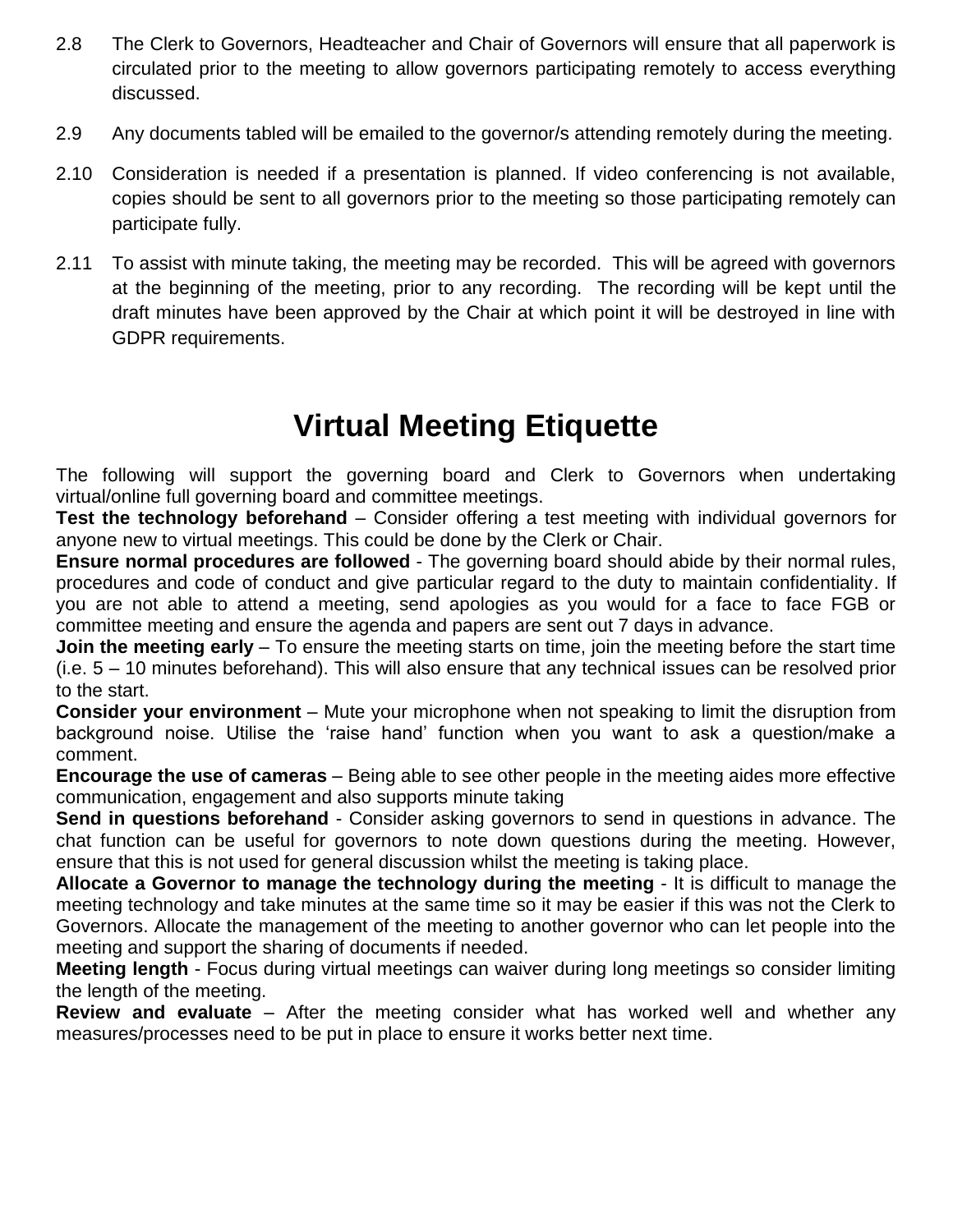## **Virtual Attendance – Secret Ballots**

This guidance is to be used alongside the Virtual Attendance Policy and Virtual Meeting Etiquette. If a secret ballot is needed during full virtual meetings or where some governors are attending virtually the following sites offer the options needed to undertake this online.

### **Microsoft Office 365 – Forms**

Microsoft Forms allows you to send a question to people within an organisation with the option of one





V